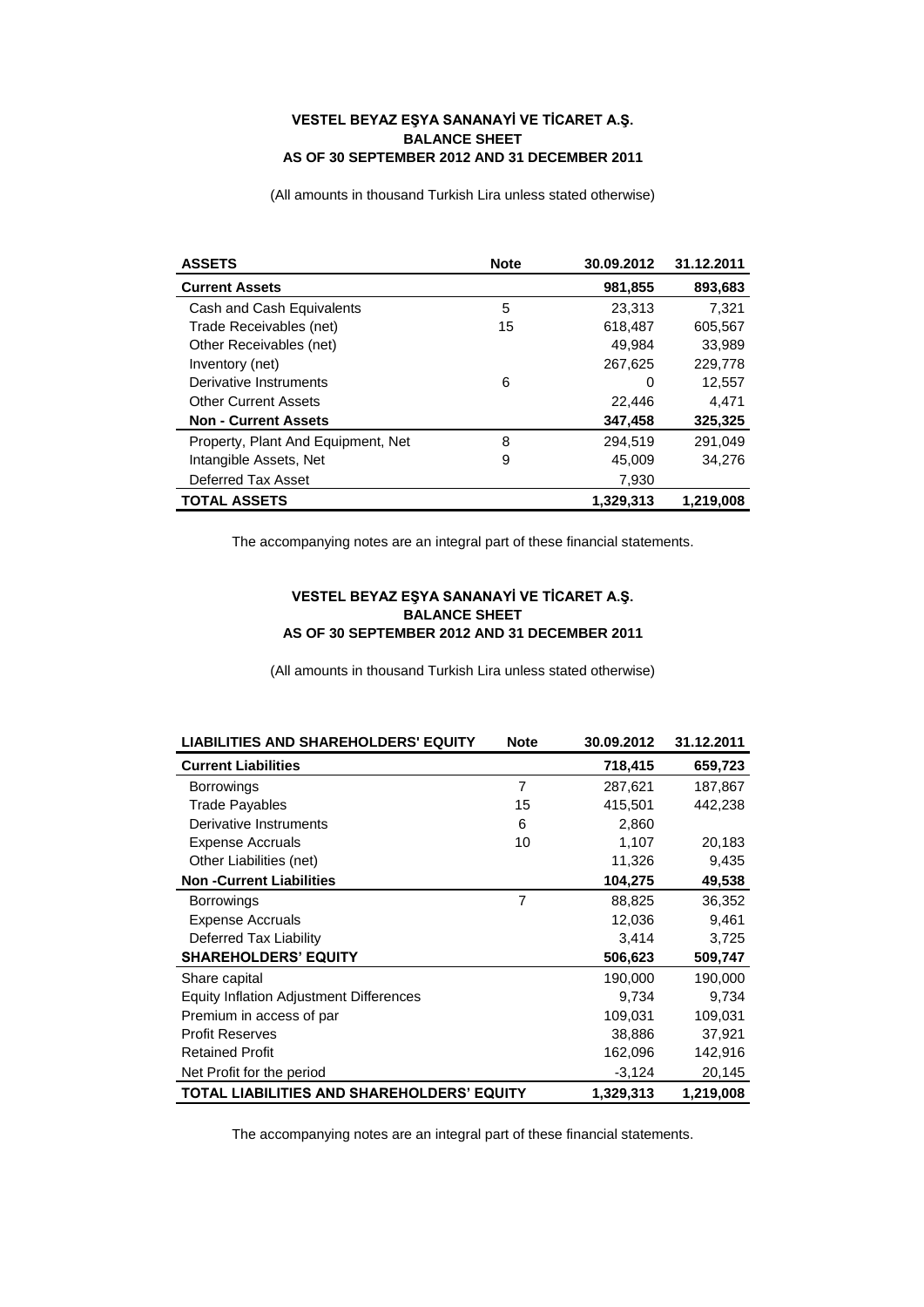## **VESTEL BEYAZ EŞYA SANAYİ VE TİCARET A.Ş. INCOME STATEMENT FOR THE NINE MONTH PERIOD ENDED 30 SEPTEMBER 2012**

(All amounts in thousand Turkish Lira unless stated otherwise)

|                                          | <b>Note</b> | $01.01 -$<br>30.09.2012 | $01.01 -$<br>30.09.2011 |
|------------------------------------------|-------------|-------------------------|-------------------------|
| Sales (net)                              | 4           | 1,613,625               | 1,449,821               |
| Cost of Sales (-)                        |             | (1,573,406)             | (1,297,623)             |
| <b>GROSS PROFIT</b>                      |             | 40,219                  | 152,198                 |
| Marketing and selling expenses           |             | (23, 955)               | (54, 844)               |
| General and administrative expenses      |             | (19, 873)               | (17, 855)               |
| Research and development expenses        |             | (14, 490)               | (17, 978)               |
| Other operating income                   | 11          | 23,372                  | 1,547                   |
| Other operating expense                  |             | (701)                   | (1,005)                 |
| <b>OPERATING PROFIT</b>                  |             | 4,572                   | 62,063                  |
| Financing Income                         | 12          | 129,331                 | 181,947                 |
| <b>Financing Expenses</b>                | 13          | (137, 337)              | (219,049)               |
| <b>PROFIT BEFORE TAX</b>                 |             | (3,434)                 | 24,961                  |
| Tax on income from continuing operations |             |                         |                         |
| Tax charge for the period                |             | 0                       | (4,054)                 |
| Deferred tax income                      |             | 310                     | 938                     |
| <b>NET INCOME FOR THE PERIOD</b>         |             | (3,124)                 | 21,845                  |
| <b>EARNINGS PER SHARE (TL)</b>           | 14          | (0.02)                  | 0.11                    |

The accompanying notes are an integral part of these financial statements.